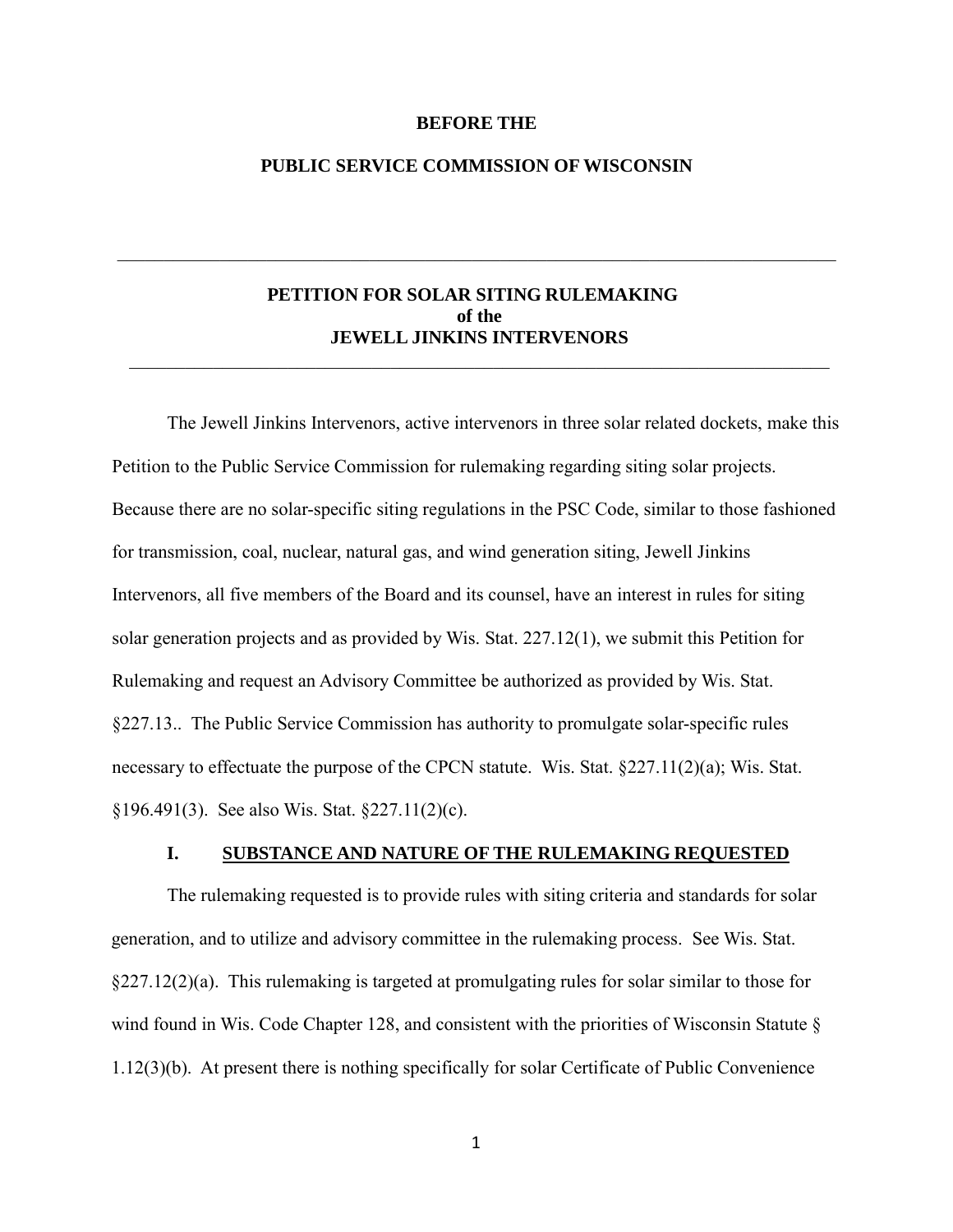and Necessity and solar siting to guide the Public Service Commission.

Typically, a large solar installation was 2-10 MW, but now, Wisconsin is faced with a 300MW solar application, and no rules for guidance. That is a set up for improper siting, and once a project is sited, mitigation is not easy. It's very difficult to address siting issues if a project is built, and mitigation becomes a matter of landowner buyouts, which is not advantageous to either the developer or the landowners – prevention, precaution, is needed.

Based on experience thus far with a very large solar project, Jewell Jinkins Intervenors ask that the rulemaking develop regulations governing information to be included in solar applications; land leasing, purchasing, and promotional practices; notice requirements for local governments and non-participants in project area; limits to percentages and/or acreages that can be removed from agricultural production; setbacks from roads, homes, public buildings and other receptors; permissible and prohibited glare of the panels; collector system locations and specifications; drainage and run off and water collection systems; fencing and vegetation surrounding a project or pieces of the project; construction best practices and model development agreements; unintended economic consequences of removal of land from production, such as loss of revenue for agricultural support industries including equipment sales and repair, planting, spraying and harvesting services; potential for population decrease if farms are no longer farming and residents move; decommissioning plan and financial assurance to be in place prior to construction; and other issues that become apparent in the rulemaking process.

The rulemaking requested is also to update categories of environmental review and assign megawatt thresholds for solar projects to reflect the potential for environmental impact. Jewell Jinkins Intervenors request that environmental review categories reflect the prospect of very large solar projects, which would have similarly large environmental impacts, and recognize that large

2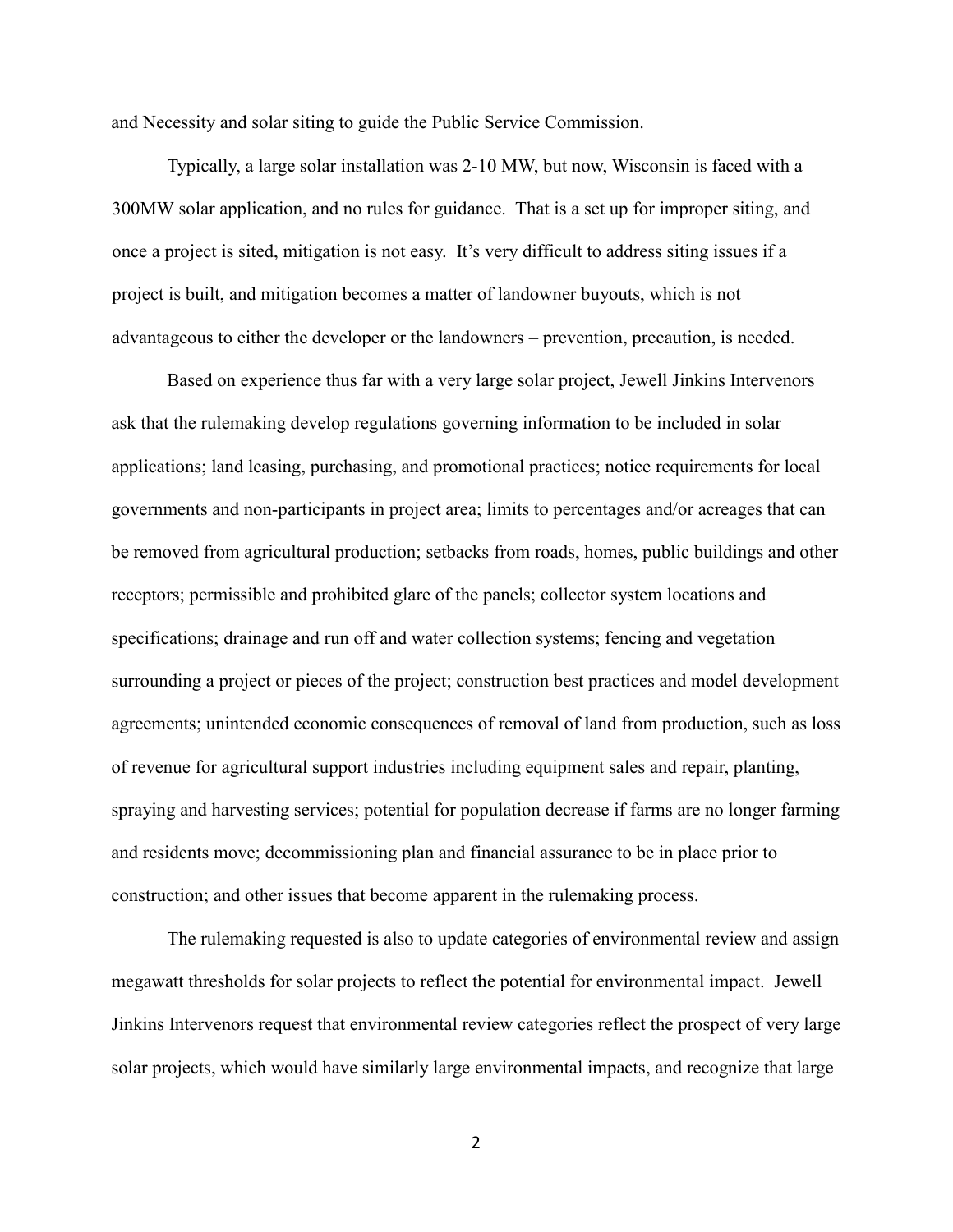solar project have potential for significant impact. The proposed 300 MW project will have very limited environmental review because it is now categorized very generally, as a Type III Action, with generic "Construct a solar-powered electric generation facility" immediately below categorization of wind projects less than 10 MW. See Wis. Admin. Code PSC Ch. 4, Table 3. Solar projects should be categorized for environmental review purposes by either MW or acreage thresholds for different Environmental Review. An iterative environmental review process such as that of an Environmental Impact Statement is necessary for a large 300 MW/3,500 acre project.

Applicants are using wind noise regulations for solar projects, with neither scientific basis nor legal authority. Wis. PSC Code 128.14. It is noteworthy that the noise of solar tracking motors does reach the noise levels of wind turbines, but the character is different, with noise in different spectrums than that of wind. Jewell Jinkins Intervenors request that this rulemaking proceeding and an Advisory Committee consider solar specific noise and promulgate solar noise regulations. See Wis. Stat. §227.13. The Commission has authority to promulgate noise rules under Wis. Stat. §227.11(3)(c).

### **II. REASON FOR THE REQUEST AND PETITIONERS'INTEREST**

As intervenors in three inter-related solar dockets, Jewell Jinkins Intervenors are painfully aware of the lack of regulatory guidance for large solar projects, and thus have an interest in rulemaking. See Wis. Stat. §227.12(2)(b). While this is a general request, a look at the two Badger Hollow solar dockets (9697-CE-100 and 9697-CE-101) in which Jewell Jinkins Intervenors are parties, plus the similar Two Creeks also-inter-related dockets (9696-CE-100 and 9696-CE-101) and the acquisition "buy/sell" docket umbrella over all four (5-BS-228), the significant process hole in Wisconsin's regulatory scheme is apparent.

3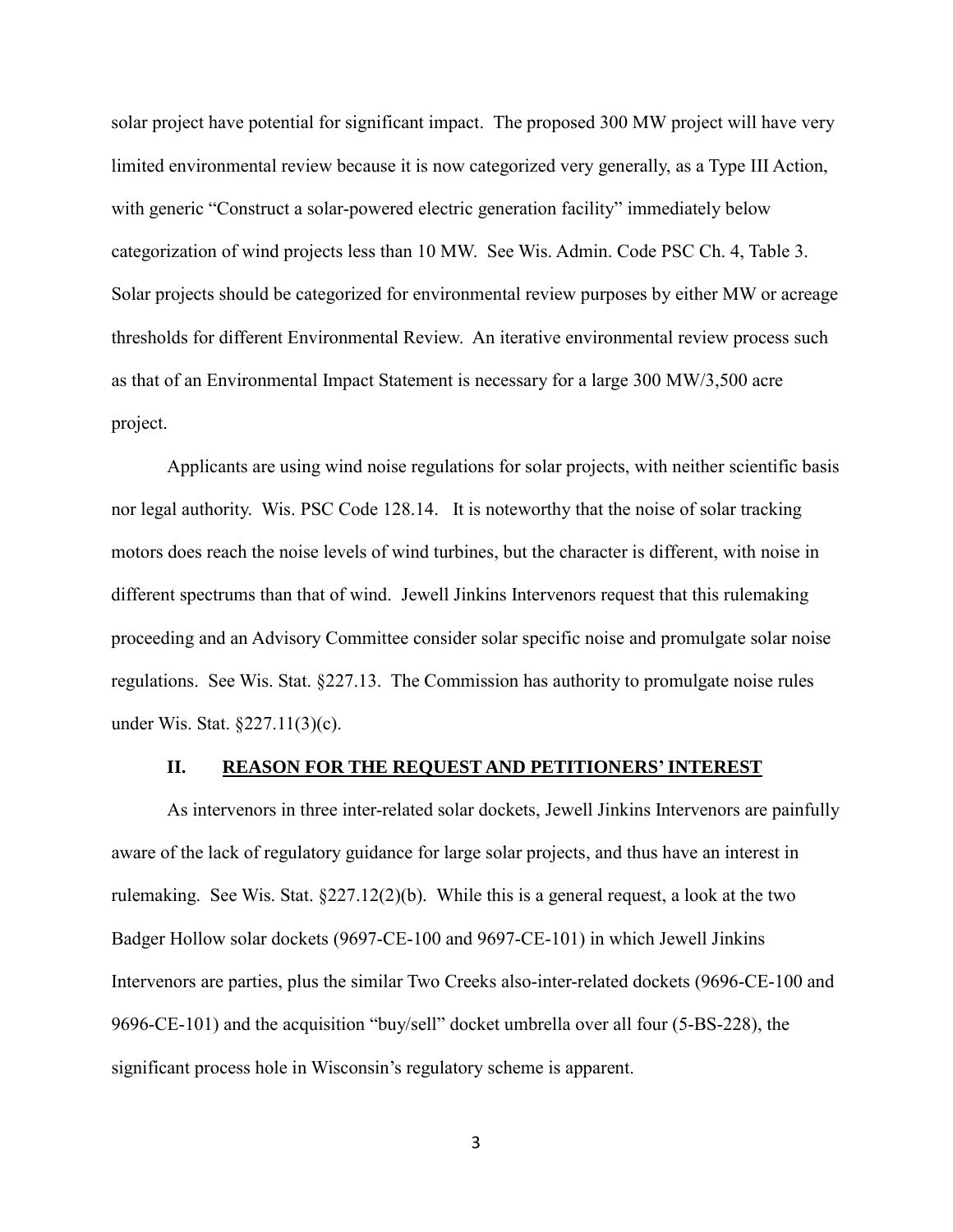Navigating a Commission docket is difficult enough for anyone involved, but where there are no rules for the type of project applied for, the regulatory process is not just a problem for intervenors, but it presents a problem for staff, the Administrative Law Judge, and ultimately the Commission: Where there are no rules, no regulatory guidance, how would any decision made be anything but arbitrary and capricious?

## **III. PUBLIC SERVICE COMMISSION HAS AUTHORITY TO PROMULGATE SOLAR RULES.**

The Public Service Commission has authority to promulgate solar-specific rules. See Wis. Stat. §227.12(2)(c). Rules are necessary to effectuate the purpose of the Certificate of Public Convenience and Necessity statute conveyed by the legislature. Wis. Stat. §227.11(2)(a)(1); Wis. Stat. §227.11(3)(b); Wis. Stat. §196.491(3). The Commission also, thus far, has made solar siting determinations on a case by case discretionary basis leading to general policies, and promulgation establishing policies as rules is also authorized. The regulatory leap from a 10MW or smaller solar project to a 300MW central station facility is too great to rely on the case by case considerations and decisions for smaller projects permitted thus far. See also Wis. Stat.  $\S 227.11(2)(c)$ . Further, the Commission has promulgated rules within the last ten years, and thus, there is no prohibition. Rules are a necessary tool for regulation.

# **IV. AN ADVISORY COMMITTEE SHOULD BE ESTABLISHED TO PROVIDE EXPERT ASSISTANCE.**

Petitioners request that an Advisory Committee be established to provide necessary expert assistance, as authorized by Wis. Stat. §227.13. Because large central station solar projects are a new development, in Wisconsin and nationwide, the expertise and experience of other jurisdictions, developers, and public interest groups would be useful in promulgating siting regulations.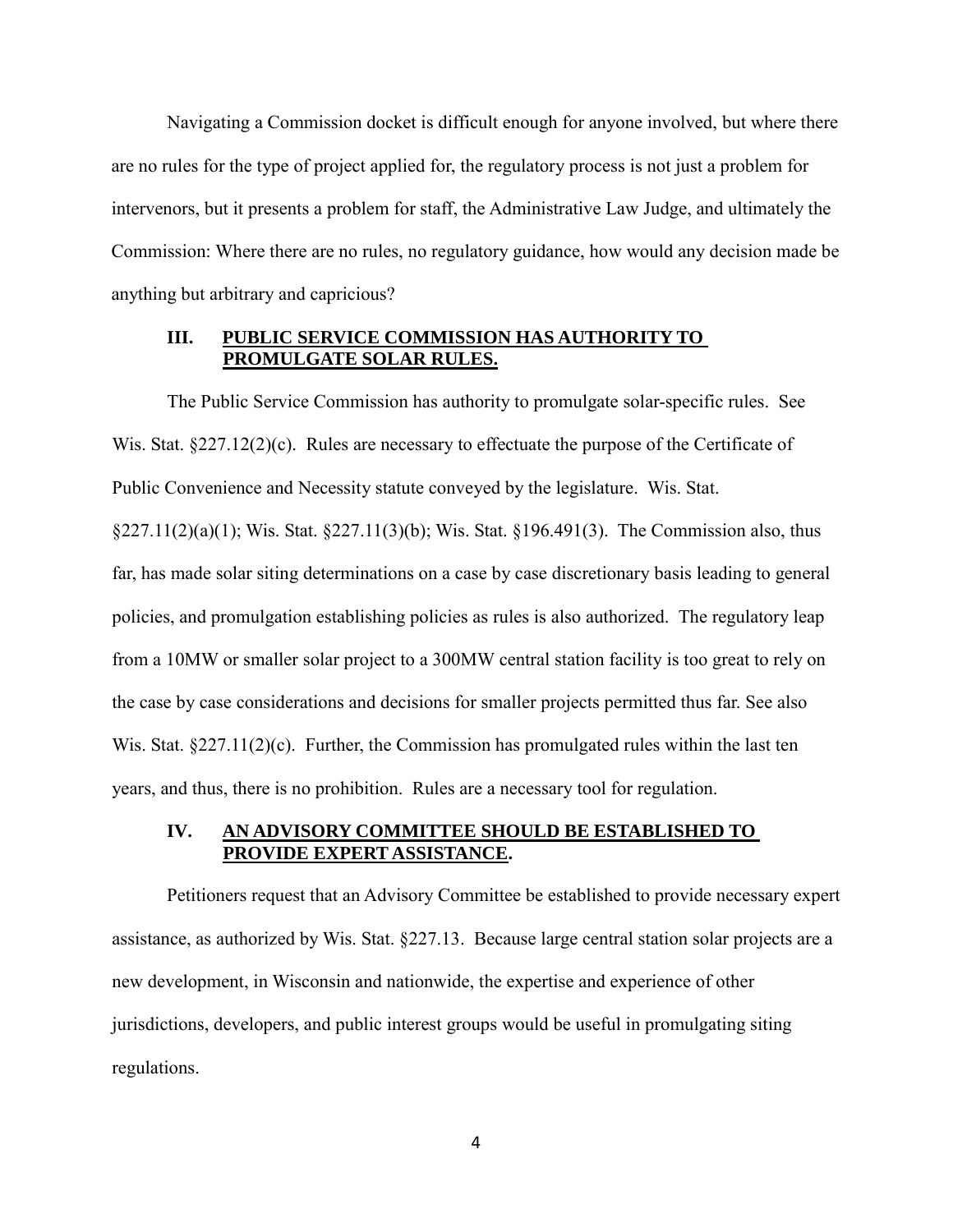For the above reasons, Jewell Jinkins Intervenors respectfully request that the rulemaking Petition be granted, that an Advisory Committee be established, and that the Commission embark on promulgating solar siting rules that provide sufficient consideration to communities to allow solar installations to be generation that people can live with.

 $\_$ 

Dated this 7th day of December, 2018.

Cartbucland

 $\mathcal{L}$  , and the set of the set of the set of the set of the set of the set of the set of the set of the set of the set of the set of the set of the set of the set of the set of the set of the set of the set of the set Carol A. Overland MN Lic. 254617 Attorney for Jewell Jinkins Intervenors Legalectric/Overland Law Office 1110 West Avenue Red Wing, MN 55066 (612) 227-8638 overland@legalectric.org

Alan Jewell, President Marcia Jewell, Secretary

Jewell Jinkins Intervenors Jewell Jinkins Intervenors

 $\_$ Richard Jinkins, Vice President Patricia Jinkins, Treasurer Jewell Jinkins Intervenors Jewell Jinkins Intervenors

Wade Wendhausen, Director Jewell Jinkins Intervenors

 $\mathcal{L}_\mathcal{L}$  , where  $\mathcal{L}_\mathcal{L}$  , we have the set of the set of the set of the set of the set of the set of the set of the set of the set of the set of the set of the set of the set of the set of the set of the set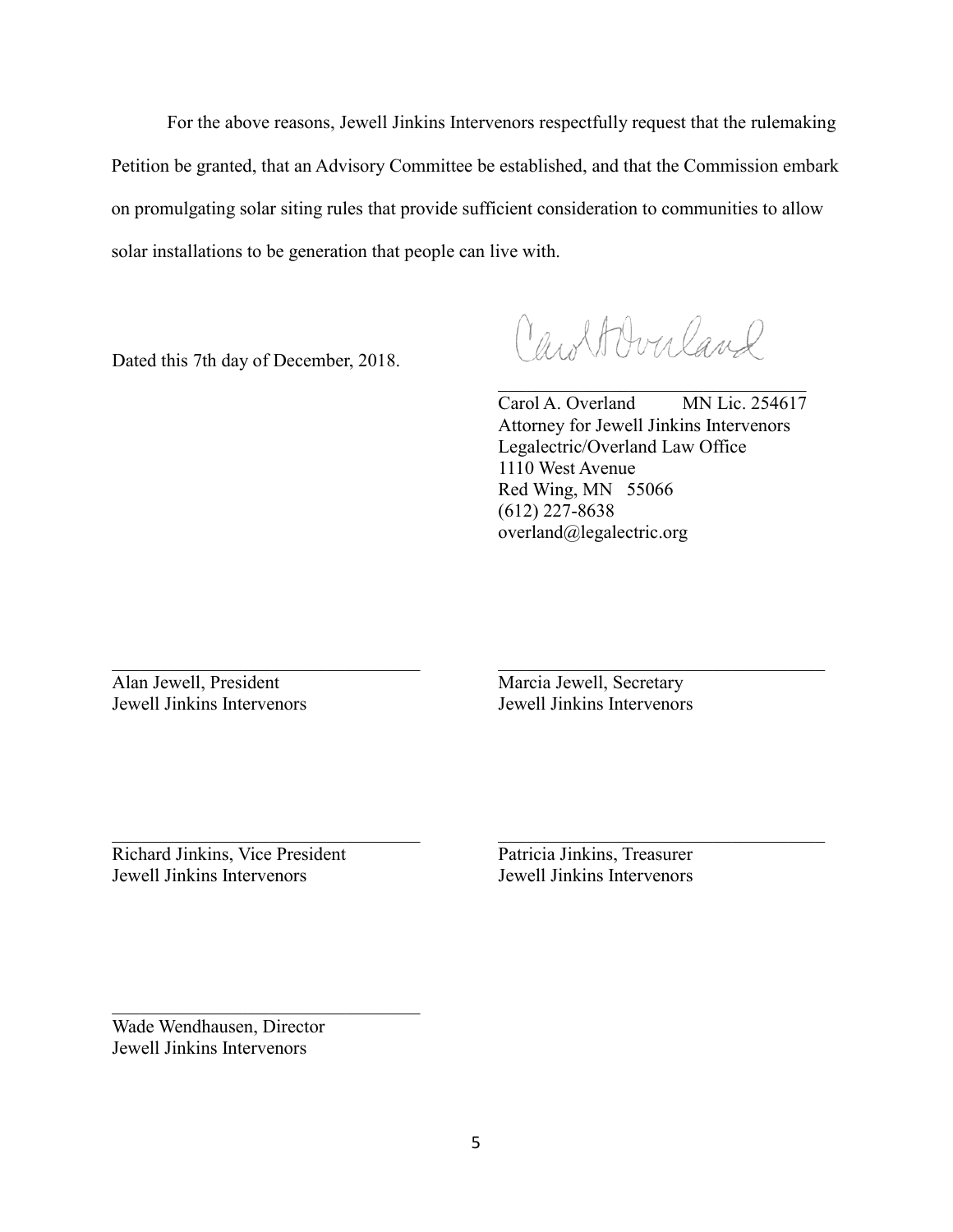For the above reasons, Jewell Jinkins Intervenors respectfully request that the rulemaking Petition be granted, that an Advisory Committee be established, and that the Commission embark on promulgating solar siting rules that provide sufficient consideration to communities to allow solar installations to be generation that people can live with.

Dated this 7th day of December, 2018.

Carttbucland

Carol A. Overland MN Lic. 254617 Attorney for Jewell Jinkins Intervenors Legalectric/Overland Law Office 1110 West Avenue Red Wing, MN 55066  $(612)$  227-8638 overland@legalectric.org

Alan Jewell, President Jewell Jinkins Intervenors

Marcia Jewell, Secretary Jewell Jinkins Intervenors

Richard Jinkins, Vice President Jewell Jinkins Intervenors

**Jinkins**, Treasurer Jewell finkins Intervenors

de W.

Wade Wendhausen, Director Jewell Jinkins Intervenors